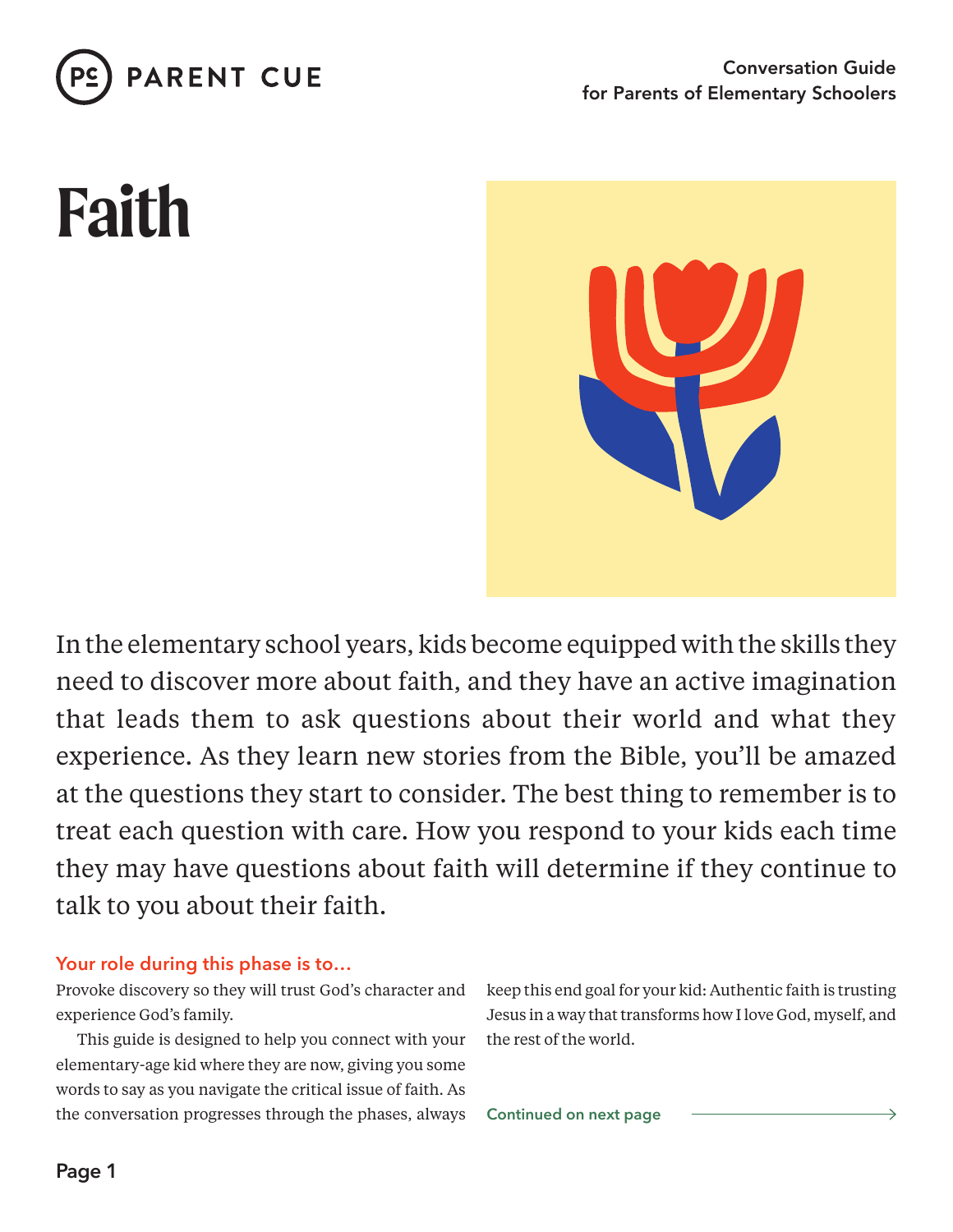## **Tips to Help Elementary Schoolers Navigate Faith**

## **To elementary-age kids (K-3rd)… SAY THINGS LIKE**

"Can I pray about that with you?"

"You can trust God no matter what."

"You need to make the wise choice."

"You should treat others the way you want to be treated."

"I'm not sure where that passage is. Let's look it up together." (Teach them to use a concordance and digital reference book.)

"Don't ever get tired of doing the right thing." 2 Thessalonians 3:13 (Repeat and memorize simple Bible verses together.)

## **Remember**

**The elementary years are the**  discovery years. You can provoke **their discovery by encouraging their imaginations, allowing them**  to investigate without filling in **all the blanks, and simply making yourself available for the many,**  many questions that will come. **As your child learns to read and gain more independence, it's a great time to encourage personal devotional time. But don't let their faith become private; continue having other faith conversations as**  you go about your days together.

"When I first trusted Jesus..." (Share your own faith story.)

"I'm sorry your friend's mom is sick. What could we do to help?" (Make service personal. Encourage them to serve people who matter to them.)

### **To elementary-age kids (4th-5th)…**

#### **SAY THINGS LIKE**

"How can I pray for you today/this week?"

"Having faith isn't always easy, but we can trust God no matter what."

"What do you think is the wisest choice in this situation?"

"Do not be afraid, for the Lord your God is with you." Joshua 1:9 (Repeat simple Bible verses.)

"If you were them, how do you think you would want to be treated?"

"Have you read anything in the Bible that means a lot to you right now?" (Talk about the Bible.)

"Did you know that the Bible was written as 66 different books, but they all tell one story?" (Connect the dots between the stories to give a bigger context.)

"I've been wanting to volunteer more. Is there somewhere we could serve together." (Consider serving at your church or a local ministry that appeals to your kid's interests.)

**Continued on next page**